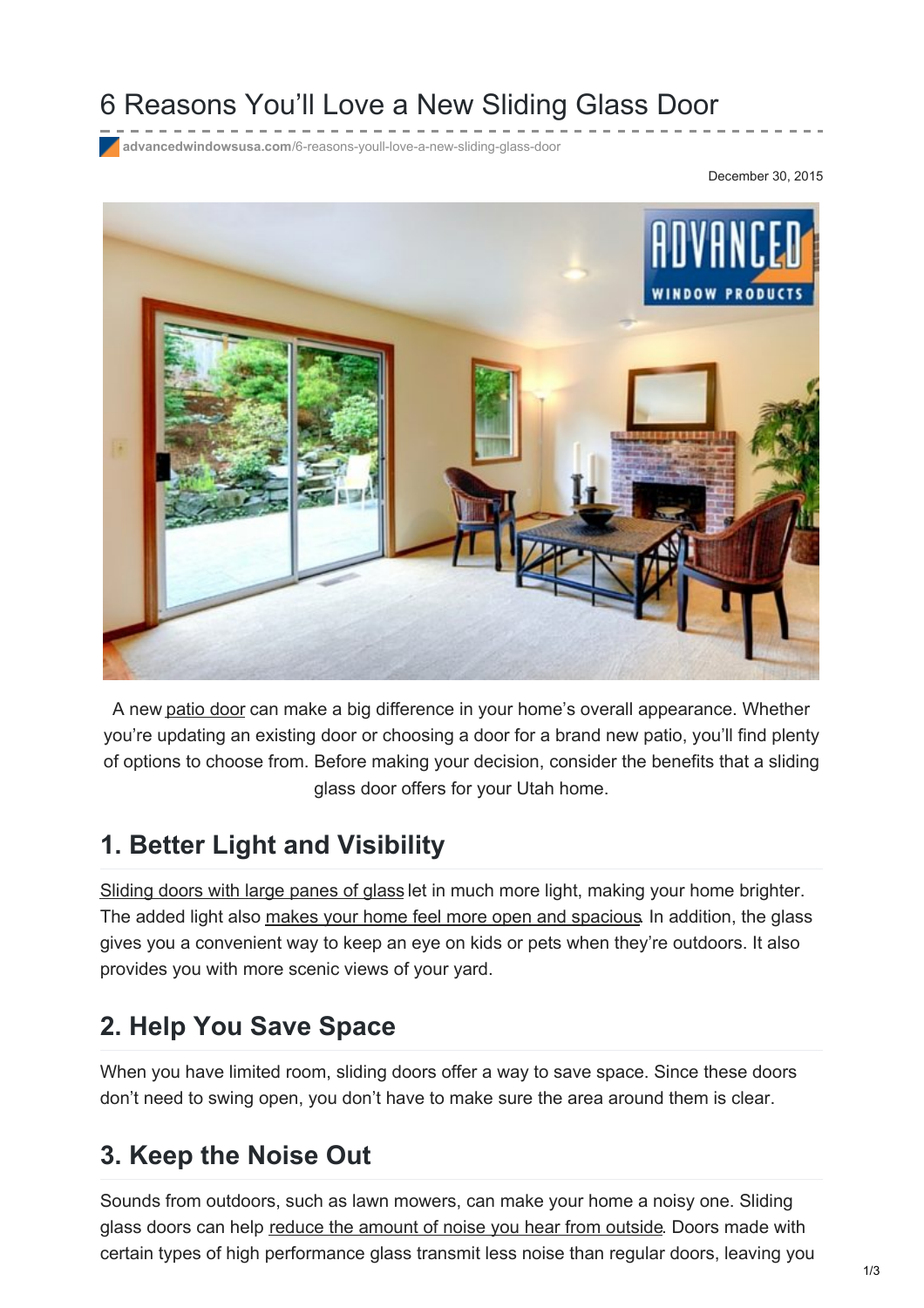with a quieter home.

## **4. Energy Efficient**

Sliding patio doors that contain high performance glass can also make your home more energy [efficient,](https://advancedwindowsusa.com/energy-efficient-window-replacement-salt-lake-city-utah) leading to lower energy bills all year round. This type of glass helps keep heated air inside when it's cold out and cool air inside when it's hot out. We offer high [performance](https://advancedwindowsusa.com/glass) glass with energy efficient features, such as the following:

- [low-E](https://advancedwindowsusa.com/windows/low-e-windows-salt-lake-city) (low emissivity) to reflect higher amounts of heat
- double paned glass for better insulation
- U-factors that are ideal for Utah's climate
- Click here to learn more about [reading](https://advancedwindowsusa.com/read-energy-efficient-window-labels) energy efficient labels

We also have patio door frames that are weather-tight and able to improve your home's efficiency even more.

# **5. Aesthetic Appeal**



If you're concerned about how sliding glass doors would look on your home, keep in mind that you can choose doors that match its architectural style. We offer sliding patio doors in wood or vinyl, so you can easily find a style that complements the surrounding exterior.

## **6. Easy Maintenance**

One of the biggest advantages of sliding glass doors is that they're low maintenance. Once these doors are installed on a track system, all you have to do is keep the glass clean. Our patio doors even come with maintenance-free frames for added convenience. These frames are resistant sun damage, so you can count on them keeping their original appearance for years to come.

## **Advanced Window Products is Utah's Sliding Glass Door Manufacturer**

Whether you need a new patio door that gives you more room in your home or a door that gives you great views of the outdoors, [sliding](https://advancedwindowsusa.com/patriot-sliding-glass-door) glass doors are the ideal solution. We are a locally owned and operated business, that offers 0% financing on our doors and installation services. We're committed to protecting the environment, so you'll find that we have a wide selection of eco-friendly products. Contact [Advanced](https://advancedwindowsusa.com/contact-us) Window Products for more information on our selection of patio doors, and to get a free online estimate for your home.